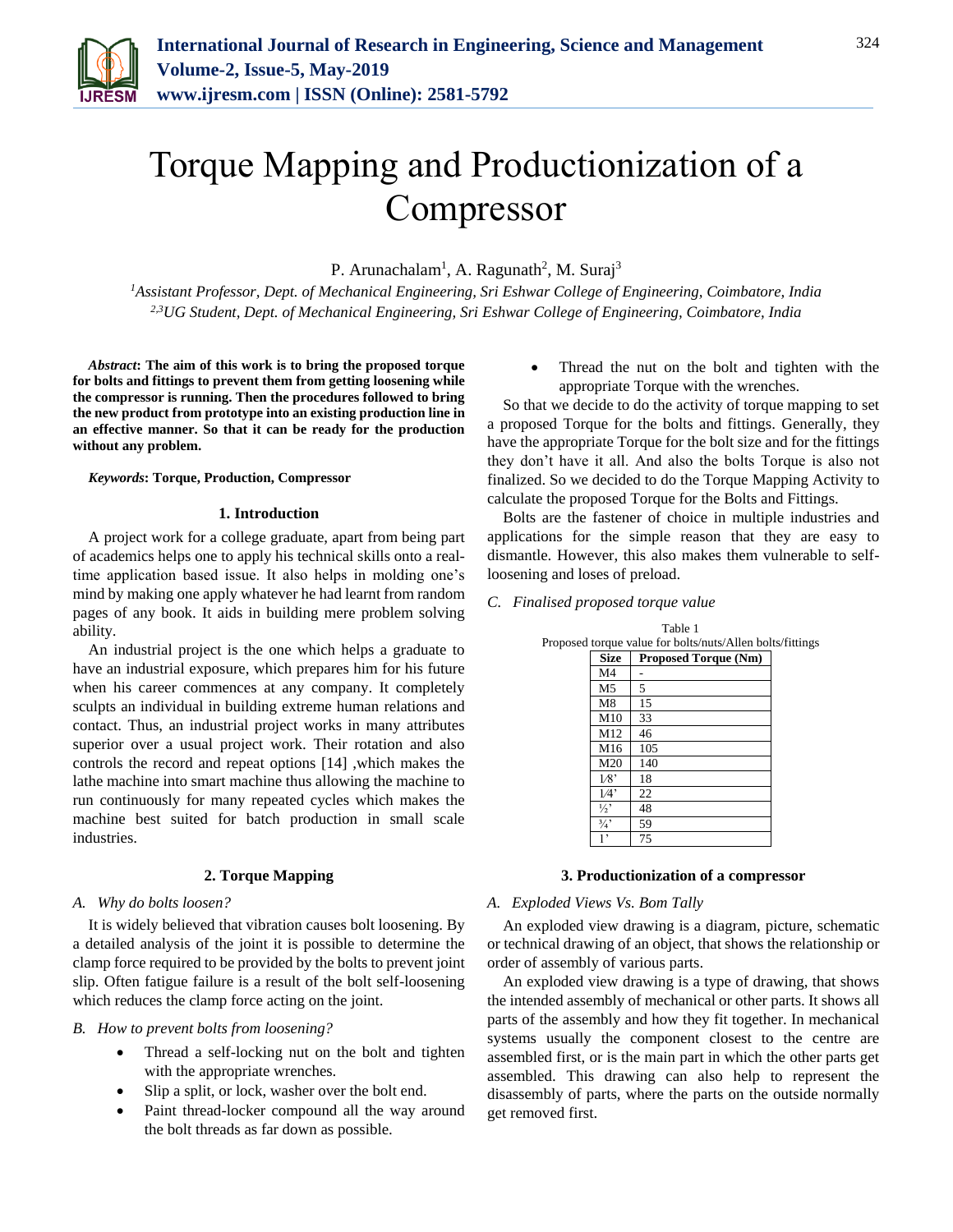

# *B. Process Flow Chart (PFC)*

The process flow chart represents the steps involved in the process. The process flow is in order to assemble the product effectively without reworking. Process Flow Chart also gives the information like what kind of assembly it is, whether a loose fitment or tightened at the same process. The loose fitments are tightened in some other process. It is because to reduce the assembly difficulties and reworking. The process is given step by step to assemble a product.

Process Flow Chart also includes columns like incoming components, machine or facility type, process and product characteristics, Incoming source of variation, Lessons learned.



#### Fig. 1. Process flow chart

### *C. Potential Failure Mode and Effect Analysis (PFMEA)*

The purpose of the PFMEA is to take actions to eliminate or reduce failures, starting with the highest-priority ones. Failure modes and effects analysis also documents current knowledge and actions about the risks of failures, for use in continuous improvement. PFMEA is used during design to prevent failures.

# *D. Standard Operating Procedure (SOP)*

A Standard Operating Procedure (SOP) is a set of step-bystep instructions compiled by an organization to help workers carry out complex routine operations. SOPs aim to achieve efficiency, quality output and uniformity of performance, while reducing miscommunication and failure to comply with industry regulations.

An SOP is a procedure specific to your operation that describes the activities necessary to complete tasks in accordance with industry regulations, provincial laws or even just your own standards for running business. Any document that is a "how to" falls into the category of procedures. In a manufacturing environment, the most obvious example of an SOP is the step by step production line procedures used to make products as well train staff.

- *1) Preparation of SOPs:*
	- Date of approval
	- Company's Logo
	- SOP number
	- Format number
	- Department under which the product is to be produced
	- Model name
	- Type of Station
	- Authorities information
	- Page number and total number of pages
	- Instructions at each pages end

# *E. Kitting*

The process of kitting is often used in manufacturing companies as a way of, reducing material handling and processing times and improving line side assembly. While it's not without its challenges the implementation of kitting has numerous advantages.

#### *F. Kitting SOP*

In kitting SOP the components in each and every kit box are numbered. The numbers are noted in ascending order and it is in clockwise direction and the descriptions of the components are entered in their respective numbers. By which the technicians can easily identify the parts with its description.

#### *G. Super Market Data*

Super Market Data contains the parts which does not exist in the Store and it is the unique part of the product. So we have to allocate the suitable place in Store. For that we require Length, Breadth, Height and Weight of the product. And it also includes the name of the supplier for that parts.

To get that Length, breadth, height and weight of the parts. We have to check in PLM (Product Lifecycle Management), where all the parts are uploaded in that.

If the Length, breadth and height of the parts is sufficient for placing that component in the Store then it is allowed for

| Table 2                                                                     |  |  |  |  |  |  |          |  |  |  |
|-----------------------------------------------------------------------------|--|--|--|--|--|--|----------|--|--|--|
| Super market data                                                           |  |  |  |  |  |  |          |  |  |  |
| Part Description   Part No.   Length   Breadth   Height   Weight   Quantity |  |  |  |  |  |  | Supplier |  |  |  |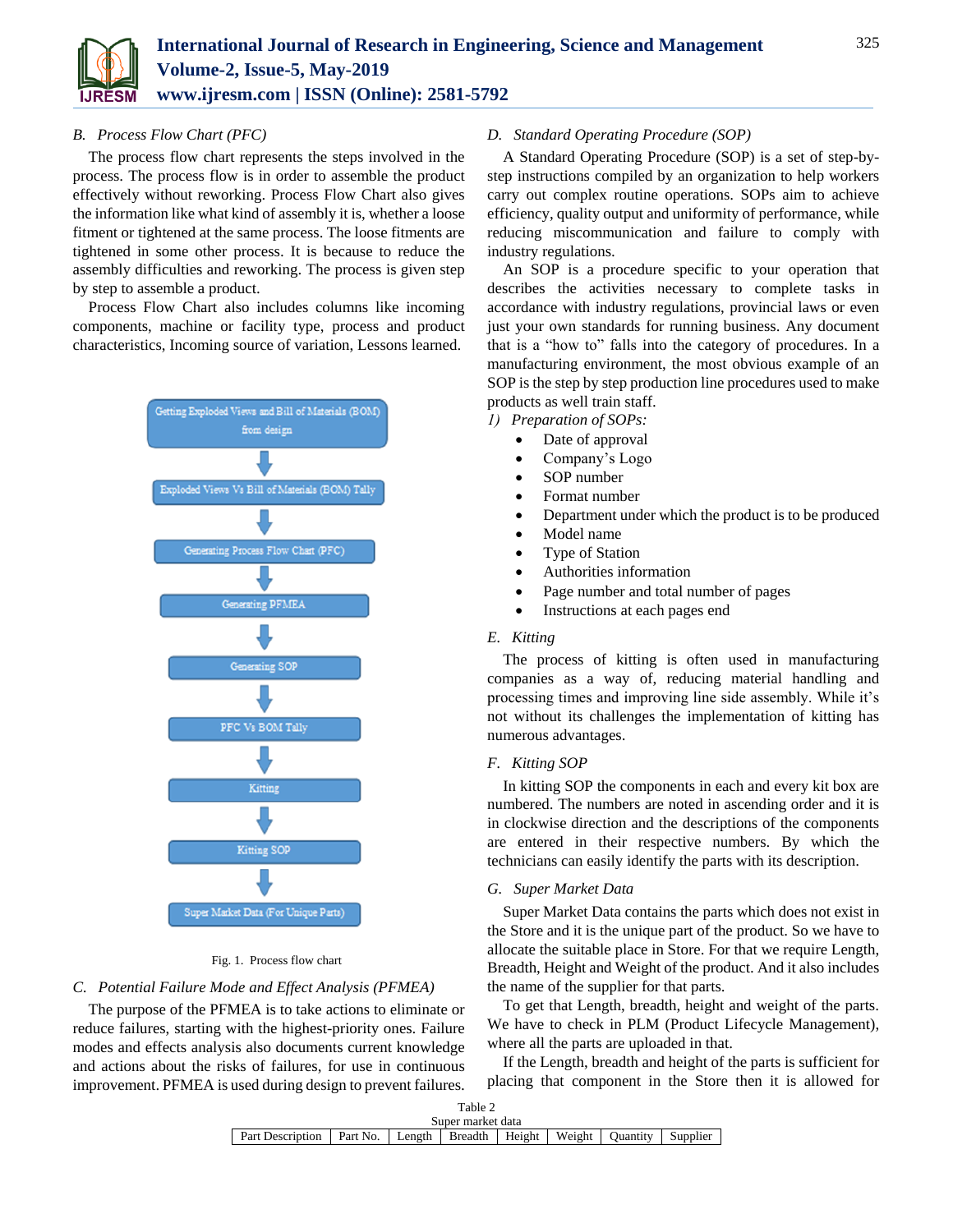

placing the component in the Stores.

## **4. Conclusion**

As the above procedures followed for implementing a new product from protoshop to production line are followed and the documents like Process Flow Chart, Product Failure Mode and Effect Analysis, Standard operating Procedure, Kitting for components, Kitting Standard operating Procedure, Supermarket Data are prepared. The product is now ready to move to the production line and ready for production.

#### **References**

- [1] Annalisa Fortini, Mattia Merlin, Elettra Fabbri, Stefano Pirletti,Gian Luca Garagnani,"On the influence of Mn and Mg additions on tensile properties, microstructure and quality index of the A356 aluminum foundry alloy" ECF21, 20-24 June 2016
- [2] Bharath V, Madev Nagaral, V Auradi and S. A. Kori. (2014). "Preparation of 6061Al- Al2O3 MMC's by Stir Casting and Evaluation of Mechanical and Wear Properties". Procedia Materials Science 6, 1658 – 1667
- [3] Abedi K., Emamy M., 2010. The effect of Fe, Mn and Sr on the microstructure and tensile properties of A356-10% SiC composite Materials Science & Engineering A 527, 3733–3740. Bäckerud S.L., Chai G., Tamminen J., 1990.
- [4] O Hu, H Zhao, F Li, Microstructures and properties of SiC particles reinforced aluminum-matrix composites fabricated by vacuum-assisted high pressure die casting, Materials Science & Engineering A, 2016
- [5] Shriyash S. Shinde, S. G. Kulkarni and S. S. Kulkarni (May 2015). "Manufacturing of Aluninium Matrix Composite by using Stir Casting Method". International Journal of Innovations in Engineering Research and Technology [IJIERT], Volume 2, Issue 5.
- [6] Shubham Mathur, Alok Barnawal. (December 2013). "Effect of Process Parameter of Stir Casting on Metal Matrix Composites". International Journal of Science and Research, Volume 2, Issue 12.
- [7] S. Mathur and A. Barnawal, "Effect of Process Parameter of Stir Casting on Metal Matrix Composites", International Journal of Science and Research (IJSR), vol. 2(12), pp. 395-398, 2013.
- [8] Kumar, R. S., Alexis, J., & Thangarasu, V. S. (2017). Optimization of high speed CNC end milling process of BSL 168 Aluminium composite for aeronautical applications. Transactions of the Canadian Society for Mechanical Engineering, 41(4), 609-625
- [9] Kumar, S. R., Alexis, J. S., & Thangarasu, V. S. (2017). Experimental Investigation of Influential Parameters in High Speed Machining of AMS 4205. Asian Journal of Research in Social Sciences and Humanities, 7(2), 508-523.
- [10] Ganeshkumar, s., thirunavukkarasu, v., sureshkumar, r., venkatesh, s., & ramakrishnan, t. Investigation of wear behaviour of silicon carbide tool inserts and titanium nitride coated tool inserts in machining of en8 steel.
- [11] Kumar, S., Alexis, J., & Thangarasu, V. S. (2016). Prediction of machining parameters for A91060 in end milling. Advances in Natural and Applied Sciences, 10(6 SE), 157-164
- [12] Kumar, R. S., Thangarasu, V. S., & Alexis, S. J. (2016). Adaptive control systems in CNC machining processes--a review. Advances in Natural and Applied Sciences, 10(6 SE), 120-130.
- [13] Kumar, s., alexis, j., & dhanabalakrishnank.p (2015). Application of ga & ann for the optimization of cutting parameters for end milling operation- a comparison. International journal of applied engineering research, 10(20), 18092-18107.
- [14] Ramakrishnan, T., & Pavayee Subramani, S. (2018). Investigation of Physico-Mechanical and Moisture Absorption Characteristics of Raw and Alkali Treated New Agave Angustifolia Marginata (AAM) Fiber. Materials Science, 24(1), 53-58.
- [15] Ramakrishnan, T., & Sampath, P. S. (2017). Dry Sliding Wear Characteristics of New Short Agave Angustifolia Marginata (AAM) Fiber-Reinforced Polymer Matrix Composite Material. Journal of Biobased Materials and Bioenergy, 11(5), 391-399.
- [16] Jeyakumar, R., Sampath, P. S., Ramamoorthi, R., & Ramakrishnan, T. (2017). Structural, morphological and mechanical behaviour of glass fibre reinforced epoxy nanoclay composites. The International Journal of Advanced Manufacturing Technology, 93(1-4), 527-535.
- [17] Ramakrishnan, T., & Sampath, P. S. (2017). Experimental investigation of mechanical properties of untreated new Agave Angustifolia Marginata fiber reinforced epoxy polymer matrix composite material. Journal of Advances in Chemistry, 13(4), 6120-6126.
- [18] Ramamoorthi, R., Jeyakumar.R, & Ramakrishnan,T. (2017). Effect of Nanoparticles on the Improvement of Mechanical Properties of Epoxy Based Fiber – Reinforced Composites - A Review. International Journal for Science and Advance Research in Technology, 3(11), 1251- 1256.
- [19] Ramakrishnan, T., Sampath, P. S., & Ramamoorthi, R. (2016). Investigation of Mechanical Properties and Morphological Study of the Alkali Treated Agave Angustifolia Marginata Fiber Reinforced Epoxy Polymer Composites. Asian Journal of Research in Social Sciences and Humanities, 6(9), 461-472.
- [20] Ramakrishnan, T & Sampath, P.S. (2016). Thermogravimetric Analysis (TGA) and the Effect of Moisture Absorption on the Mechanical Properties of New Agave Angustifolia Marginata 3 Fiber (AAMF) Reinforced Epoxy Polymer Composite Material, International Journal of Printing, Packaging & Allied Sciences, 4(5), 3245-3256.
- [21] Ramakrishnan, T., Sathish, K., Sampath, P. S., & Anandkumar, S. (2016). Experimental investigation and optimization of surface roughness of AISI 52100 alloy steel material by using Taguchi method. Advances in Natural and Applied Sciences, 10(6 SE), 130-138.
- [22] Sathish, K., Ramakrishnan, T., & Sathishkumar, S. (2016). Optimization of turning parameters to improve surface finish of 16 Mn Cr 5 material. Advances in Natural and Applied Sciences, 10(6 SE), 151-157.
- [23] S. Karthik Raja S.Balasubramani, S.Venkatesh, T.Ramakrishnan (2015). Effect Of Cryogenic Tempering On Steel,International Journal of Mechanical and Civil Engineering, 2 (6), 98-113.
- [24] Venkatesh, S., &Sakthivel, M. (2017). 'Numerical Investigation and Optimization for Performance Analysis in Venturi Inlet Cyclone Separator', Desalination and Water treatment, Vol. 90, No. 9, pp. 168-179.
- [25] Venkatesh, S., Sakthivel, M., Sudhagar, S., &Ajith Arul Daniel, S.(2018). 'Modification of the cyclone separator geometry for improving the performance using Taguchi and CFD approach', Particulate Science and Technology.
- [26] Venkatesh, S., Bruno Clement, I., Avinasilingam, M., &Arulkumar, E. (2017). "Design of Experiment Technique for Improving the Performance of Stirling Engine", International Research Journal of Engineering and Technology, Vol. 4, No. 5, pp. 62-65.
- [27] Venkatesh, S., Balasubramani, S., Venkatramanan, S., &Gokulraj, L. "Standardization of hpx spool for lead time reduction of string test", Journal of Mechanical and Civil Engineering,Vol. 2, No. 6, pp. 62-79.
- [28] Kousalya Devi, S., Venkatesh, S., & Chandrasekaran. P. (2015). "Performance Improvement of Venturi Wet Scrubber,"Journal of Mechanical and Civil Engineering, Vol. 2, No. 4, pp. 1-9.
- [29] Arunkumar, P., Dhachinamoorthi, P., Saravanakumar, K., &Venkatesh, S. (2014). "Analysis and Investigation of Centrifugal Pump Impellers Using CFD," Engineering Science and Technology: An International Journal, Vol. 4, No. 4, pp. 112-117.
- [30] Dhana Balakrishnan, K. P., Abuthakir, J., Subramanian, R., Venkatesh, S. (2015). "Evaluation of Tensile Properties of Particulate Reinforced Al-Metal Matrix Composites," Engineering Science and Technology: An International Journal, Vol. 5, No. 1, pp. 173-175.
- [31] F. Justin Dhiraviam, V. Naveenprabhu, M. Santhosh," Study the Effects of Solar Assisted Vapour Compression Air Conditioning System for Winter Applications", International Journal for Scientific Research & Development|, Vol 4(11), (2017), pp. 505-508
- [32] V. Naveen Prabhu, K. Saravana Kumar, T. Suresh and M. Suresh," Experimental investigation on tube-in-tube heat exchanger using nanofluids", Advances in Natural and Applied Sciences,, Vol. 10(7),(2016), pp. 272-278
- [33] V Naveen Prabhu, D Mugeshkumaar, KB Pravin, V Ranjith, S Sanjay Arthanari Swamy," A Review of Evaporative Cooling of Finned and Non-Finned Heat Exchanger on Condenser", International Journal for Scientific Research & Development, Vol 6(2), (2018), pp. 459-461.
- [34] V. Naveen Prabhu F. Justin Dhiraviam, A. Vimal, K. Kumarrathinam," Design Of Common Header Line For Reduction Of Process Time In